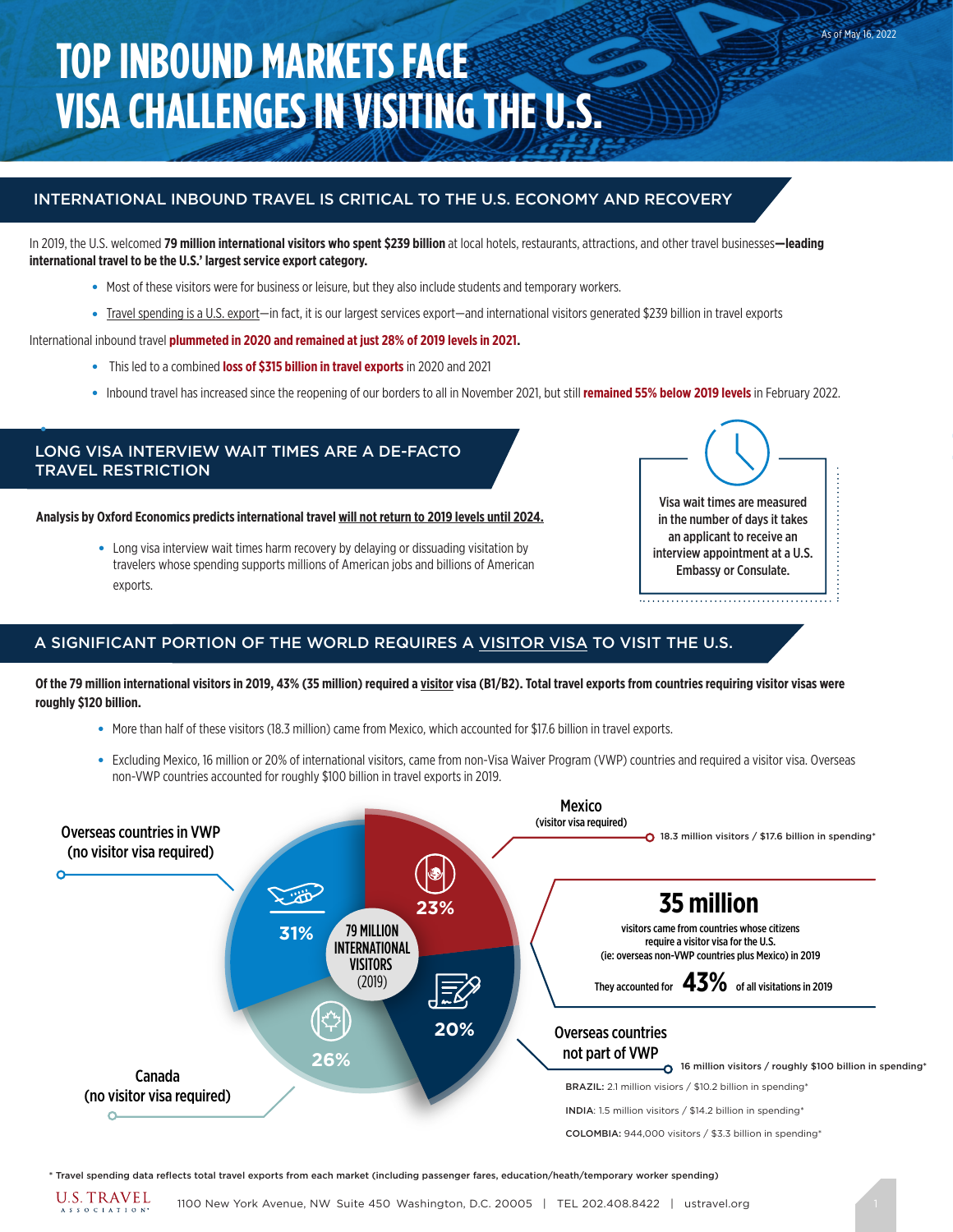### INSIGHTS | TOP INBOUND MARKETS REQUIRING A VISITOR VISA FACE ASTONISHING WAIT TIMES

- Eight of our top 20 markets in 2019 required a visitor visa.
- **The top inbound markets for the U.S. that need a B1/B2 visa sent more than 28 million visitors to the U.S. who spent a combined \$87 billion.**
- Since country-based travel restrictions were lifted, **average wait times for the U.S.'s top 10 visarequiring inbound markets have gotten worse**; increasing from 344 days in November 2021 to 384 days in February 2022 to **419 days in May 2022**.



According to a January 2022 survey by Destinations Analysts, excessive visa wait-times, the cost of visa fees, and an overall cumbersome visa application process are some of the top reasons international travelers are discouraged from coming to the United States.<sup>1</sup>

| <b>Inbound Market</b>              | <b>Rank Among Top</b><br><b>Inbound Markets</b> | 2019<br><b>Visitation Volume</b> | 2019 Spending<br>in U.S. in Billions<br>(Total Travel<br>Exports) | U.S. Embassies/<br><b>Consulates Open</b><br>(As of 5/3/22) | Avg. Visa<br><b>Interview Wait</b><br><b>Time in Days</b><br>(As of 5/3/22) | 2019 Total Non-<br>immigrant Visas<br><b>Issued</b> |
|------------------------------------|-------------------------------------------------|----------------------------------|-------------------------------------------------------------------|-------------------------------------------------------------|-----------------------------------------------------------------------------|-----------------------------------------------------|
| <b>MEXICO</b>                      | $\overline{2}$                                  | 18,328,181                       | \$17.6                                                            | 10 Open                                                     | 538                                                                         | 1,471,148                                           |
| <b>CHINA (EXCL, HONG)</b><br>KONG) | 5                                               | 2,829,970                        | \$33.2                                                            | 4 Open. 1 Closed                                            | 5<br>(strict outbound<br>restrictions apply)                                | 1.255.992                                           |
| <b>BRAZIL</b>                      | $\overline{1}$                                  | 2,104,617                        | \$10.2                                                            | 5 Open                                                      | 262                                                                         | 625.856                                             |
| <b>INDIA</b>                       | 10 <sup>°</sup>                                 | 1.472.517                        | \$14.2                                                            | 5 Open                                                      | 350                                                                         | 985.469                                             |
| <b>COLOMBIA</b>                    | 13                                              | 944.013                          | \$3.3                                                             | 10pen                                                       | 693                                                                         | 217.329                                             |
| <b>ARGENTINA</b>                   | 15                                              | 854,442                          | \$3.4                                                             | 10pen                                                       | 529                                                                         | 225,412                                             |
| <b>DOMINICAN REPUBLIC</b>          | 19                                              | 488,703                          | \$1.7                                                             | 10pen                                                       | 750                                                                         | 100,668                                             |
| <b>EQUADOR</b>                     | 20                                              | 456,741                          | <b>No BEA Data</b>                                                | 10pen                                                       | 379                                                                         | 180,199                                             |
| <b>ISRAEL</b>                      | 23                                              | 450,572                          | \$2.0                                                             | 268<br>10pen                                                |                                                                             | 179,904                                             |
| <b>VENEZUELA</b>                   | 24                                              | 400,530                          | \$1.5                                                             | 1 Closed                                                    | Closed                                                                      | 20,328                                              |
|                                    |                                                 | <b>Total: 28,330,286</b>         | <b>Total: \$87 BILLION</b>                                        |                                                             | <b>Average: 419 Days</b>                                                    | <b>Total: 5,262,305</b>                             |

● **As of May 3, 2022, one-third (33%) of consulates** in our top 10 visa-requiring markets face **wait times exceeding one year.**

● **Nearly three-quarters (72%) of consulates** in our top 10 visa-requiring markets face **wait times exceeding 100 days.** 

• Consulates from visa-requiring countries with the longest wait times now exceed two years.

|                                                                     | <b>Number of Consulates with</b><br><b>Wait Times over 365 Days</b> |            |               |          | <b>Worst Five Wait Times</b>                                      |                          |
|---------------------------------------------------------------------|---------------------------------------------------------------------|------------|---------------|----------|-------------------------------------------------------------------|--------------------------|
| 2/9/2022<br>5/3/2022                                                | 17<br>19                                                            | 29%<br>33% |               | 2/9/2022 | Ciudad Juarez, MX<br>Bogota, CO<br>Guadalajara, MX<br>Tijuana, MX | 707<br>672<br>666<br>567 |
| <b>Number of Consulates with</b><br><b>Wait Times over 100 Days</b> |                                                                     |            |               |          | Merida, MX<br>Hyderabad, IN                                       | 560<br>883<br>750        |
| 2/9/2022                                                            | 36                                                                  | 60%        |               | 5/3/2022 | Santo Domingo, DR<br>Guadalajara, MX<br>Bogota, CO                | 702<br>693               |
| 5/3/2022                                                            | 43                                                                  | 72%        |               |          | Nogales, MX                                                       | 626                      |
| <b>COUNTRIES WITH THE LONGEST</b><br><b>CONSULATE WAIT TIMES</b>    |                                                                     |            | <b>MEXICO</b> |          | <b>COLOMBIA</b>                                                   | <b>INDIA</b>             |